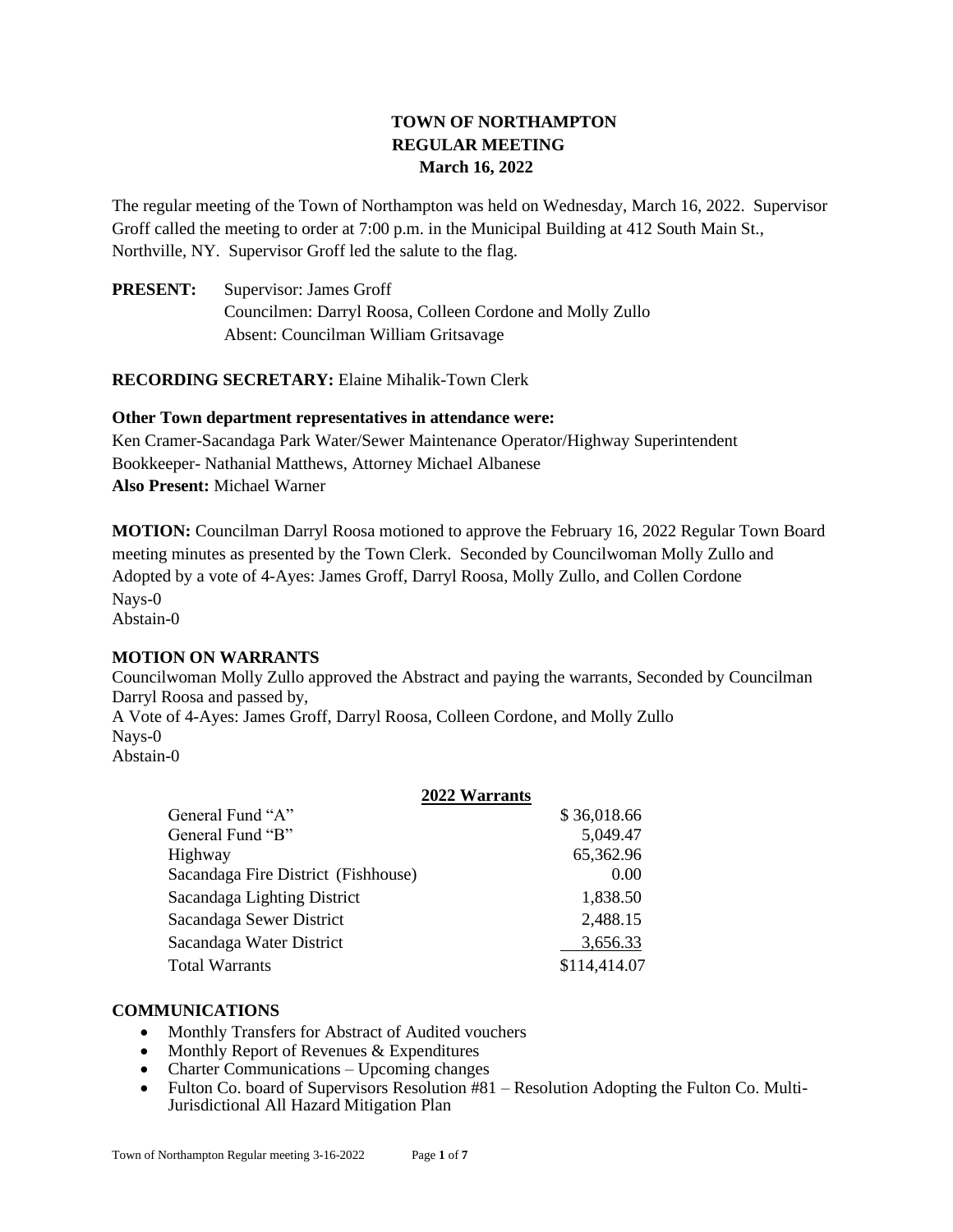**Code Enforcement:** A total of \$205.00 was collected in fees for the month of February 2022. A total of (3) permits were issued in February 2022: 2-permit application #000-21 Car detached garage and 2- Municipal Searches.

CEO Todd Unislawski reported he has received a complaint. He is working on the resolution and needs a survey map to resolve.

**MOTION:** Councilman Darryl Roosa motioned to accept the Code Enforcement report as presented. Councilwoman Molly Zullo seconded the motion and passed by

A Vote of 4-Ayes: James Groff, Darryl Roosa, Colleen Cordone, and Molly Zullo Nays-0 Abstain-0

**Highway:**

## **Roads:**

-Winter road maintenance

-Most days spent on Collins Gifford Valley Road cutting trees

-Snow removal and hauling

-Roadside repairs due to flooding.

-Thawing out of several frozen culverts.

## **Repairs/Maintenance**

-Replaced blown hydraulic line, Truck #4

-Repair air-line leak, Truck #2

## **New Business**

-Will start posting roads within the next few days.

-Salt reduction equipment (live edge plows and salt spreader controls – pricing

-Asphalt pricing will affect paving plans

Ken Cramer provided road salt reduction options:

-Replace out current plows with Live Action plows or segmented plow blades. These blades will follow the contours of the roads and remove as much snow and ice as possible thus reduce the amount of salt needed. (Price estimated: \$16,555.00 each x 3= \$49,665.00) plus \$600.00 delivery.

-Purchase and install automatic road salt applicators. This equipment is calibrated with each truck and regulates the amount of salt used at preset application rates. (Price estimate:  $$6,000.00$  each x 3 = \$18,000.00).

-Purchase and institute a pre storm salt brine system. (Price estimate \$75,000 plus truck).

-Do nothing. Continue with past practices and wait for regulations to be handed down from the APA, DEC, or other regulatory agencies.

-At the present time we need to at least replace the existing carbide edges on the plows at the end of the season explained Ken Cramer, (Price estimate: for 3 sets plus bolts is \$7,000.00). After speaking to numerous Highway Superintendents from nearby towns, all who have switched to the live edge plows and are extremely impressed with the results, including Edinburg, Providence, Hadley and Corinth. It is my recommendation stated Ken Cramer, that at the least we put that money along with the other \$42,665 necessary and invest in three new live edge plows for the 2022-2023 season to try and reduce as much salt consumption as possible as a starting point. There are videos out on them and I can obtain videos from the Town of Edinburg which shows their plows in action and how they can conform to the road stated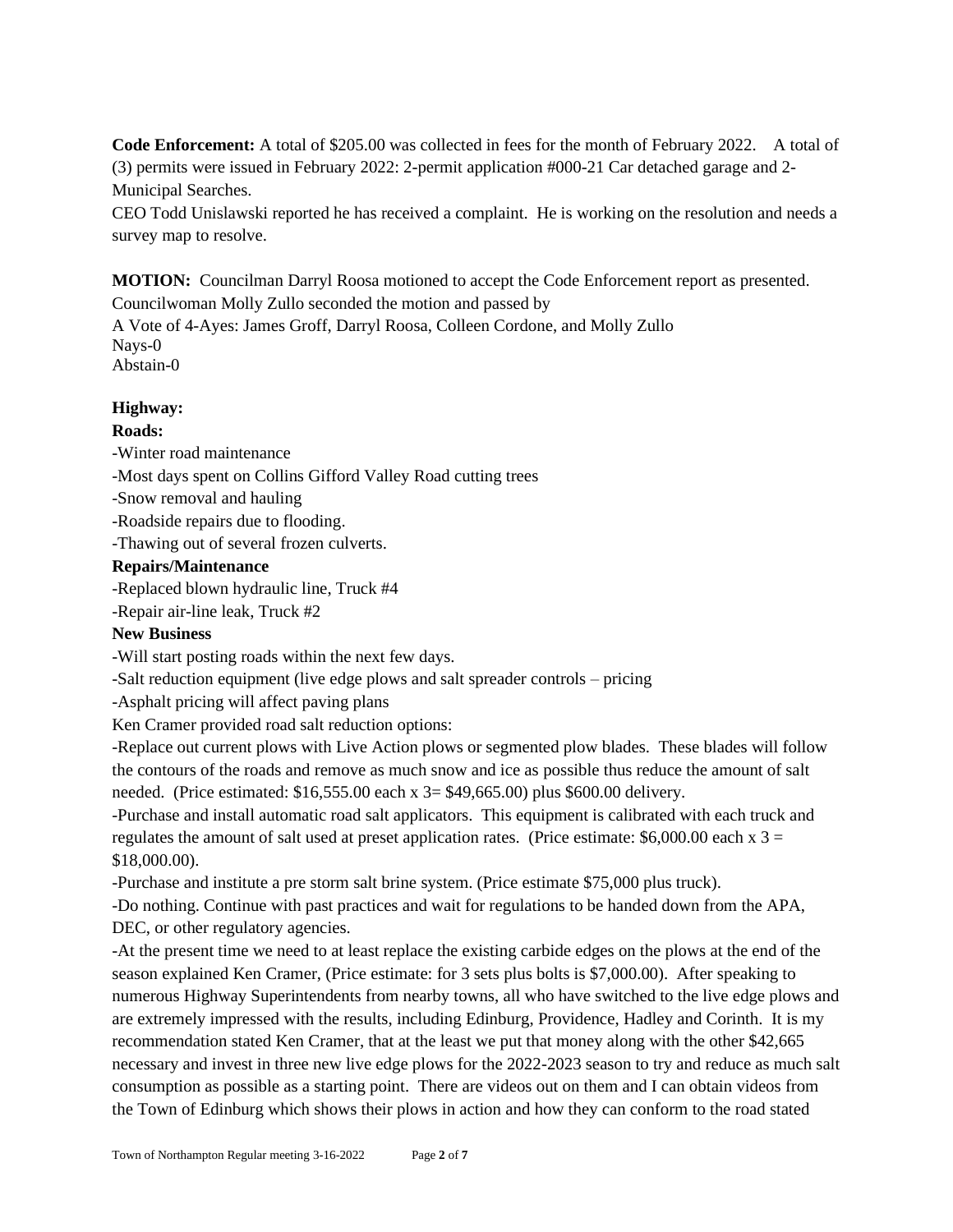Ken Cramer if the board members would like to view it. The plows would be able to be transferred to any new plow truck purchased in the future. It is an investment but will recoup over time and it is saving salt. It is all to help the reduction of salt because there is going to come a time when we are forced to do this. There has been some talk that the Lake Association might help and put some money into some of these investments with the Towns and Villages. We would probably have them by fall if we start now. Supervisor James Groff mentioned that someone is looking into inquiring with the Sacandaga Lake Advisory Council who might possibly help by giving \$10,000 a piece to help the community. With prices going up continually including the price of gas. There was discussion on the micro chips and the cost of getting them installed.

There is money in the reserve fund to cover the cost of the plows stated Mr. Matthews. We have \$50,000 in the reserve fund and \$20,000 is scheduled to go into it this year.

Supervisor James Groff suggested going with 2 trucks with plows and the 2 salt distributors and that would help a lot. He will check with the Great Sacandaga Lake advisor Council.

Ken Cramer mentioned that the price of salt goes up yearly. The County is having a hard time getting salt from their contract. I'm not sure what next year in going to bring. Anything that we can cut back on the better explained Mr. Cramer. If the Board would like, they can look on the APA website where they have numerous articles on the salt reduction.

-Nathanial Matthews stated that he would draw up a Permissive Referendum resolution on the issue of whether to purchase snow plow equipment, and utilize funds not to exceed \$46,000 from the reserve fund, for the next meeting

## **Justice:**

**MOTION:** Councilman Darryl Roosa motioned to accept the Justices' Report, there were a total of 17 cases handled and \$3,167.00 was collected in fines for the month. Seconded by Councilwoman Colleen Cordone and passed by,

A Vote of 4-Ayes: James Groff, Darryl Roosa, Molly Zullo and Colleen Cordone Nays – 0 Abstain - 0

-Ken Cramer mentioned that he received a call from Mirabito informing him when they were getting ready to do a delivery at the courthouse. They were telling him that they have been only putting in 30 gallons of kerosene in at a time because the fuel tank was falling apart. Mr. Cramer went on to say to the board that he has since completed the replacement of the old fuel tank. There was discussion on the siding that had fallen off the courthouse this past winter and needs to be repaired.

**ELECTION:** Supervisor James Groff informed the Town Board that he has met regarding the use of the Fish House Church for elections. The Town will place a platform to the entrance on the outside top step of the church and will build a ramp inside for disable.

**ASSESSMENT BOARD OF REVIEW**: Councilwoman Colleen Cordone motioned to reappoint Robert M. Brooks as member on the Town of Northampton Assessment Board of Review, term October 1, 2021 to September 30, 2026.

Seconded by Councilman Darryl Roosa and passed by,

A Vote of 4-Ayes: James Groff, Darryl Roosa, Molly Zullo and Colleen Cordone Nays – 0 Abstain - 0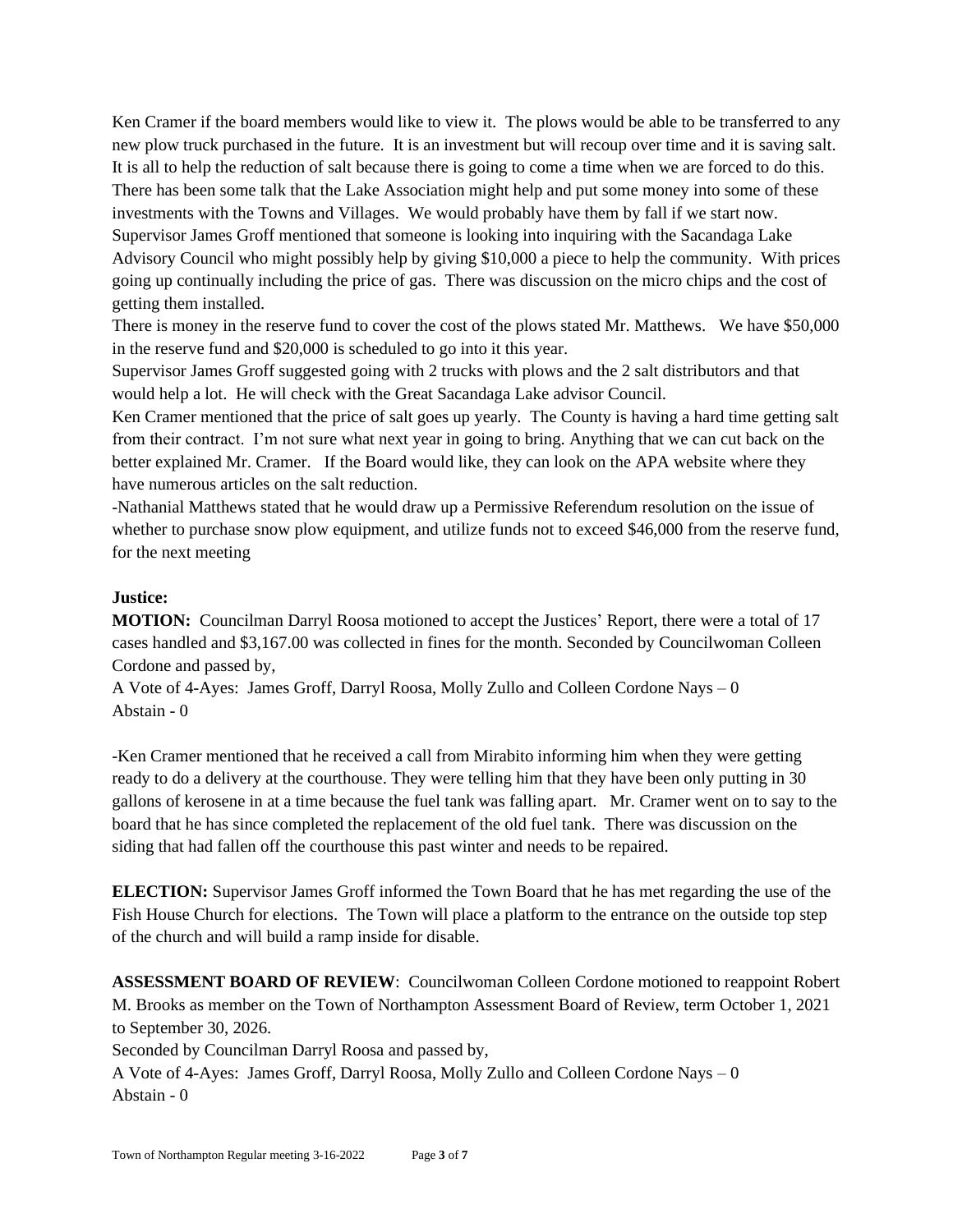**CEMETERIES**: Town Clerk, Elaine Mihalik has provided material from the neighboring town on their cemetery criteria they follow for their municipal cemeteries, along with a copy of the 01/01/2014 last updated Town of Northampton schedule of fees for burials, cremations, vault fees, foundations, 4-corner post installed, deed transfers, and various cemetery lots sizes for Board review and comment. The Board discussed receiving last months material to review and after discuss a motion was made as follows: **MOTION:** Councilman Darryl Roosa motioned to table cemetery discussion and review all of the Cemetery material provided until Councilman William Gritsavage is present and there is a full board present at the next meeting. Seconded by Councilwoman Colleen Cordone and passed by, A Vote of 4-Ayes: James Groff, Darryl Roosa, Molly Zullo and Colleen Cordone  $Nays - 0$ Abstain - 0

**ZONING BOARD OF APPEALS:** The March 2022 ZBA meeting has been cancelled due to no new business coming before the board.

**PLANNING BOARD:** The March 2022 Planning Board meeting has been cancelled. The next scheduled meeting is in April 2022.

**Historic:** Northville Northampton Historical News Letter entitled "What is an INK BLOTTER".

**Ambulance:** Supervisor James Groff mentioned that he was to hold an Ambulance meeting here this morning but there were cross communications with the date and time the meeting was to take place. There are issues and things that need to be worked on explained Supervisor James Groff. The individuals that did come did start a discussion but we need to reschedule another meeting.

**HAULING FEES:** The month of February 2022 fees were as follows:

| <b>County Transfer Haul</b>           | 21.32 Ton @ \$53   | \$1,129.96  |
|---------------------------------------|--------------------|-------------|
| <b>Municipal Direct Haul</b>          | 46.64 Ton @ \$33   | \$1,539.12  |
| <b>Curbside Recycling</b>             | 9.05 Ton @ \$30    | \$271.50    |
| <b>Transfer Station Recycling</b>     | 2.79 Ton @ \$20    | 55.80<br>S  |
| <b>Vehicle Batteries to Recycling</b> | $0.12$ Ton @ $$00$ | 0.00<br>\$. |
| Metal Hauling Fee                     | 3.57 Ton @ \$20    | 71.40       |
| <b>Electronics-Transfer Station</b>   | 1.03 Ton @ \$00    | 0.00        |
| Total                                 |                    | \$3,067.78  |

#### **SACANDAGA PARK WATER & SEWER:**

**February 2022** Water: -February 2021 usage  $-1,047,000$  gallons pumped -February 2022 usage – 1,669,000 gallons pumped Meters: -Replaced two inoperable meters. Repairs/Maintenance: -Repaired water leak on County Highway 123. Wastewater: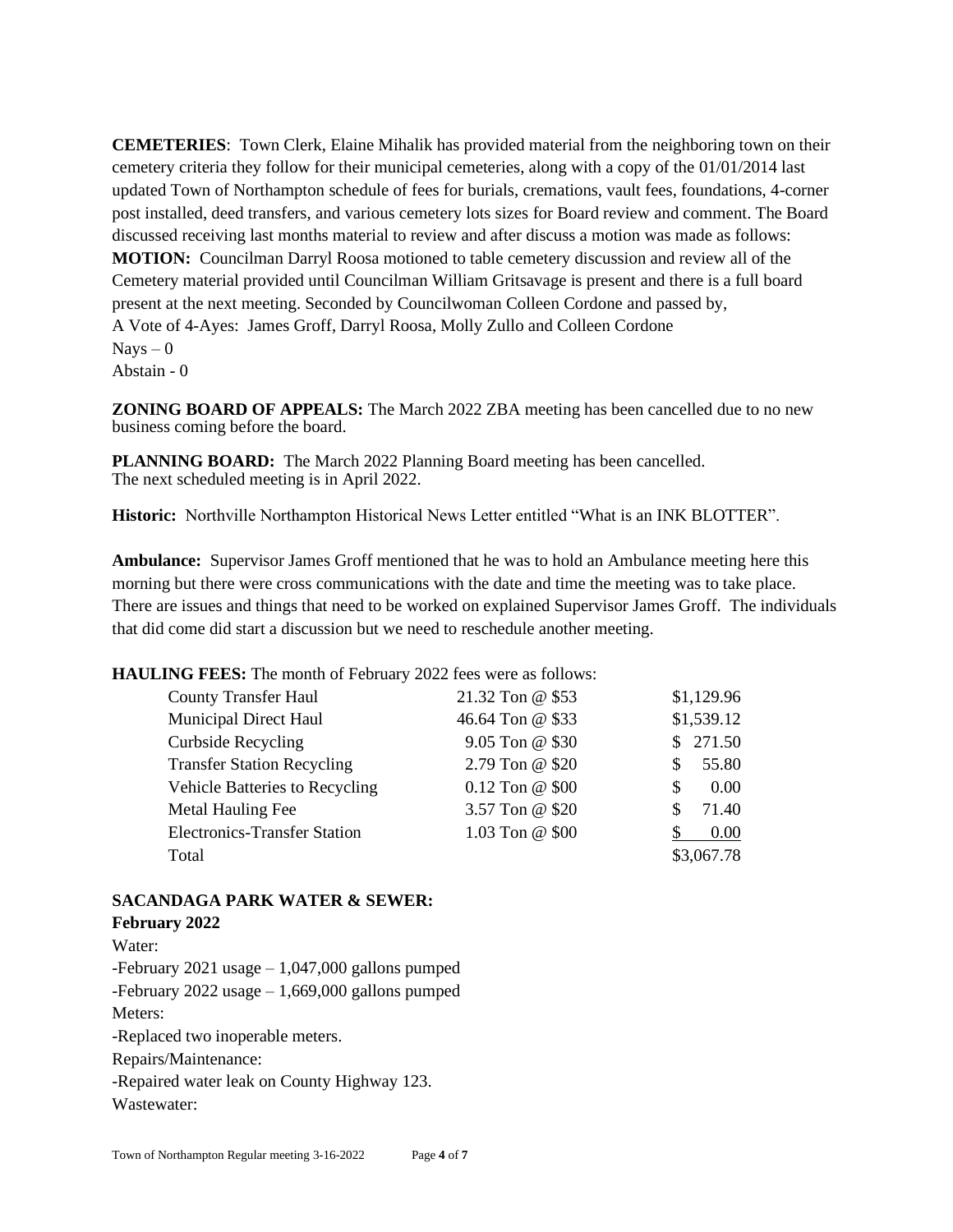-February 2021- daily average flow 17,331 gallons -February 2022- daily average flow 37,382 gallons Repair/Maintenance: -Nothing new to report.

## **TOWN CLERK:**

**MOTION:** Councilman Darryl Roosa motioned to approve the Town Clerk's February 2022 monthly report as presented by the Town Clerk. Seconded by Councilwoman Molly Zullo and passed by, A Vote of 4-Ayes: James Groff, Darryl Roosa, Molly Zullo and Colleen Cordone Nays-0 **03/01/2022 Page 1**

#### **Town Clerk Monthly Report February 01, 2022 - February 28, 2022 :**

| Account#<br>Local Share | <b>Account Description</b>    | Fee Description         | Qty                    |
|-------------------------|-------------------------------|-------------------------|------------------------|
| A1255<br>3.60           | Conservation                  | Conservation            | $\overline{4}$         |
|                         | Death Certificate<br>110.00   | Death Certificate       | 11                     |
|                         | Marriage Certificate<br>40.00 | Marriage Certificate    | $\overline{4}$         |
|                         |                               |                         | Sub-Total:<br>\$153.60 |
| A2130<br>700.00         | <b>Transfer Station</b>       | <b>Transfer Station</b> | 70                     |
|                         |                               |                         | Sub-Total:<br>\$700.00 |
| A2544<br>7.00           | Dog Licensing                 | Female, Spayed          | 1                      |
|                         |                               | Male, Neutered<br>7.00  | 1                      |
|                         |                               |                         | Sub-Total:<br>\$14.00  |
| A2770<br>2.00           | <b>Minor Sales</b>            | Fax                     | $\overline{c}$         |
|                         | Photo Copy<br>3.75            | Photo Copy              | 15                     |
|                         |                               |                         | Sub-Total:<br>\$5.75   |
| B2555<br>155.00         | <b>Building Permits</b>       | <b>Building Permits</b> | 3                      |
|                         |                               |                         | Sub-Total:<br>\$155.00 |

Town of Northampton Regular meeting 3-16-2022 Page **5** of **7**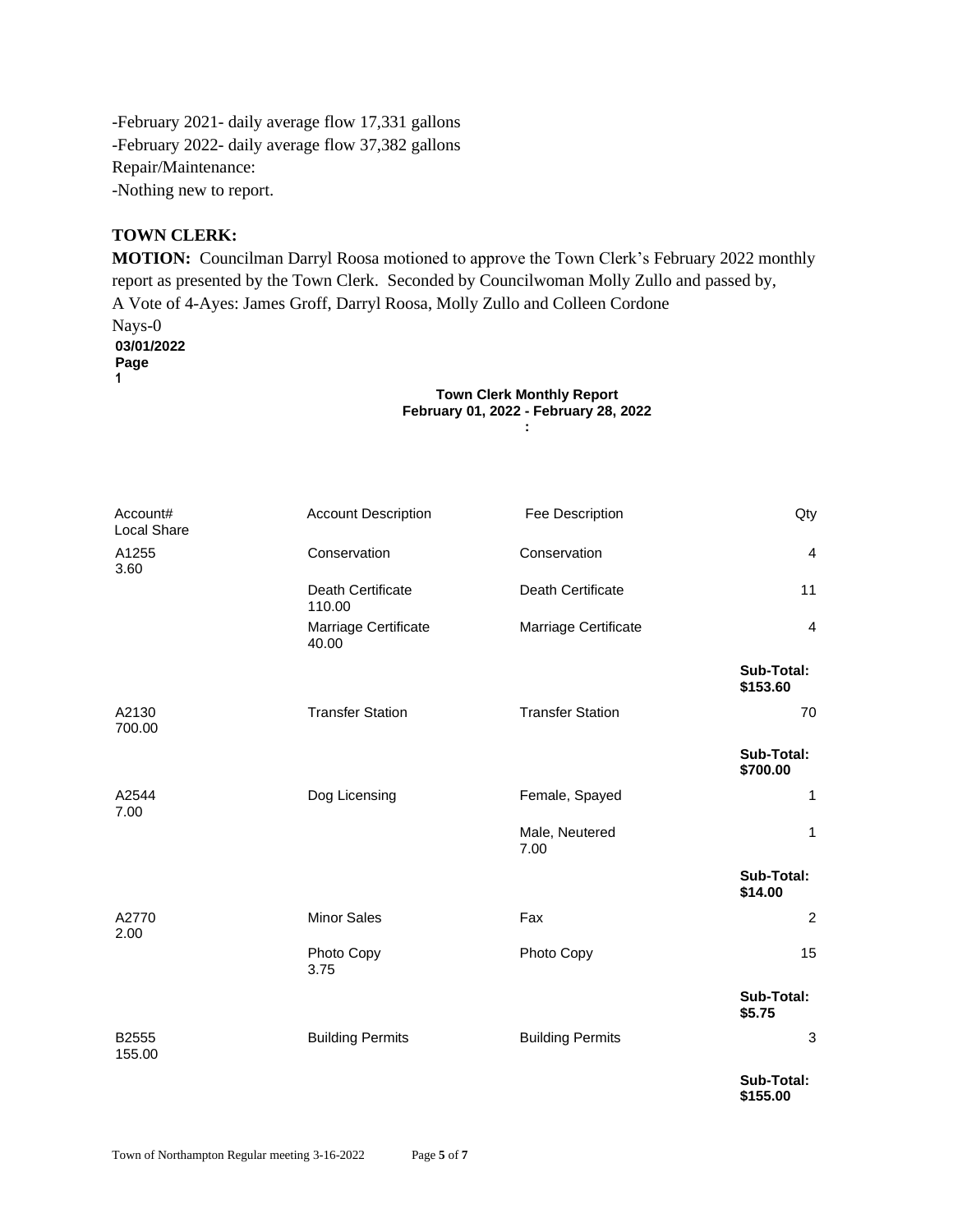| B2770<br>50.00  | <b>Municipal Searches</b>                        |            | <b>Municipal Searches</b>        | 2                                   |
|-----------------|--------------------------------------------------|------------|----------------------------------|-------------------------------------|
|                 |                                                  |            |                                  | Sub-Total:<br>\$50.00               |
|                 |                                                  |            | \$1,078.35                       | <b>Total Local Shares Remitted:</b> |
| Amount paid to: | NYS Ag. & Markets for spay/neuter program        |            |                                  | 2.00                                |
|                 | Amount paid to: NYS Environmental Conservation   |            |                                  | 61.40                               |
| \$63.40         | <b>Total State, County &amp; Local Revenues:</b> | \$1,141.75 | <b>Total Non-Local Revenues:</b> |                                     |

To the Supervisor:

 Pursuant to Section 27, Sub 1, of the Town Law, I hereby certify that the foregoing is a full and true statement of all fees and monies received by

me, Elaine Mihalik, Town Clerk, Town of Northampton during the period stated above, in connection with my office, excepting only such fees and

monies, the application of which are otherwise provided for by law.

| Supervisor | Date | Town Clerk | Date |
|------------|------|------------|------|
|            |      |            |      |

#### **OLD BUSINESS**:

The Northville/Northampton Marketing Strategy Proposal prepared by FCCRG Economic Development Specialist: Kenneth Adamczyk was given to all board members for their review and comment. Supervisor James Groff stated that we don't see as much in marketing at this point and time. Councilwoman Molly Zullo stated that she will discuss this with Ken Adamczyk, Economic Development Specialist, FCCRG. After discuss a motion was made as follows:

**MOTION:** Councilman Darryl Roosa motioned to table discussion and decision making on the Northville/Northampton Marketing Strategy Proposal until Councilman William Gritsavage is present at the next meeting. Seconded by Councilwoman Colleen Cordone and passed by,

A Vote of 4-Ayes: James Groff, Darryl Roosa, Molly Zullo and Colleen Cordone

 $Nays - 0$ 

Abstain  $-0$ 

There was discussion on the Town website among the board members. Ken Cramer stated that he would like to submit a highway information on the site if it is feasible.

Councilwoman Molly Zullo mentioned that the calendar needs to be updated, and possibly have a Northville/Northampton events page of upcoming events example: the Boy Scouts having a St. Paddy's dinner.

It was asked what the Village is doing. Mr. Matthews stated that the Village is not currently working with a Marketing Director. It was discussed during their Village Budget workshop and they did not budget for it explained Mr. Matthews. They didn't discuss the who or beyond that. It was asked about the Village website. Mr. Matthew stated that Betsy Emery designed it and got it up and running and the Village Clerk, Wendy Reu maintains it for certain portions but if it gets revamped, I am not sure how it is going to be doled out. After discussion a motion was made as follows: